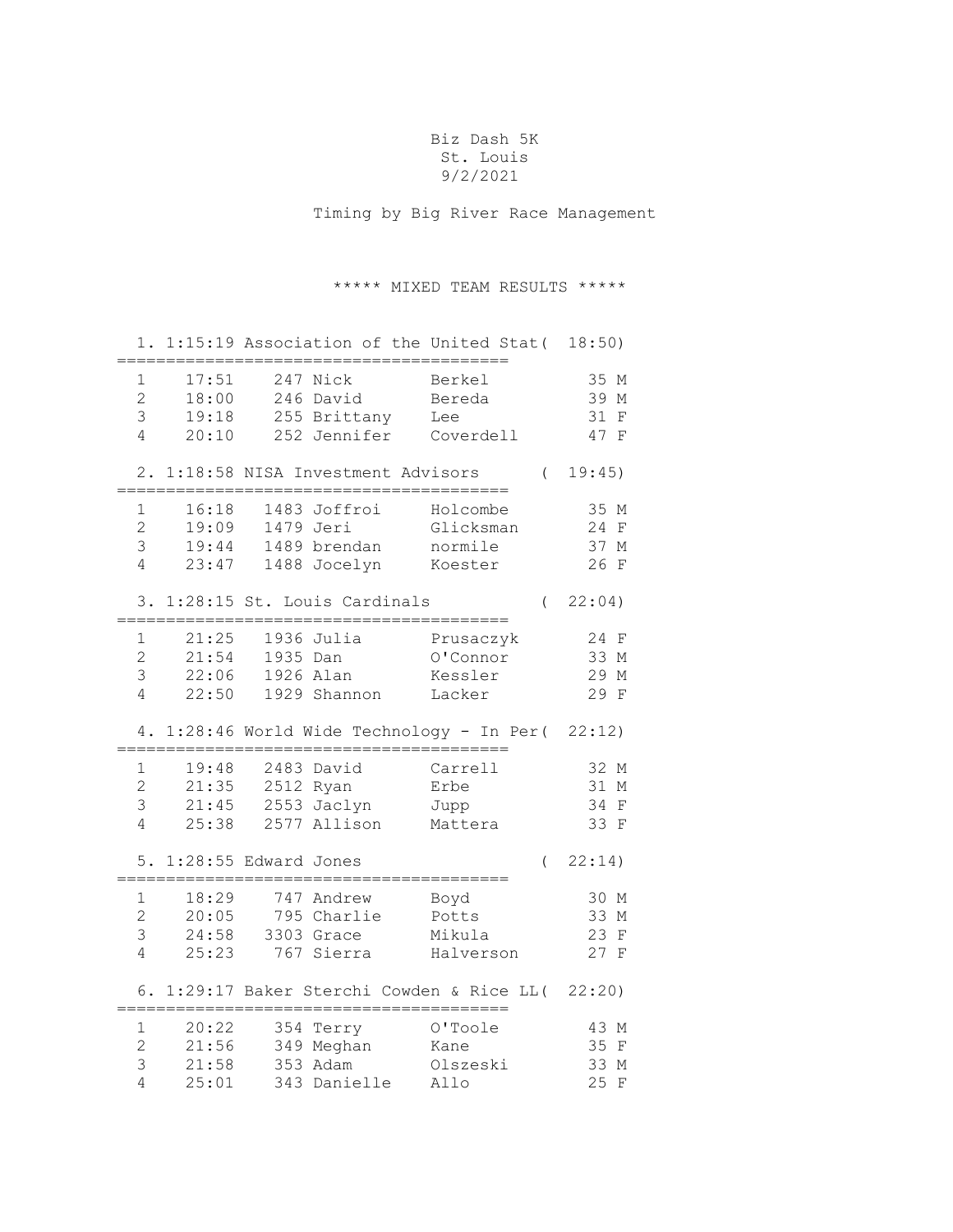|                |                    |                                    | 7. 1:34:49 SSM Health Physical Therapy (23:43) |          |                    |
|----------------|--------------------|------------------------------------|------------------------------------------------|----------|--------------------|
| $\mathbf 1$    | 22:07              | 1886 Zach                          | James                                          |          | 27 M               |
| $\overline{2}$ | 22:58              |                                    |                                                |          | 33 F               |
|                |                    | 1889 Micah                         | Little                                         |          |                    |
| 3              | 23:11              | 1891 Vanda                         | Wilder                                         |          | 36 F               |
| $\sqrt{4}$     | 26:33              | 1888 Dylan                         | Linneman                                       |          | 26 M               |
|                | 8. 1:35:26 Equifax |                                    |                                                | $\left($ | 23:52)             |
| 1              | 19:15              | 905 Tom                            | Evans                                          |          | 36 M               |
| $\overline{c}$ | 22:56              | 897 Ta'Shon                        | Cooper                                         |          | 29 M               |
| 3              | 24:33              | 893 Beth                           | Castle                                         |          | 43 F               |
| 4              | 28:42              | 930 Carolina                       | Moreschi                                       |          | 41 F               |
|                |                    | 9. 1:36:00 SIUE School of Business |                                                |          | (24:00)            |
|                |                    |                                    |                                                |          |                    |
| $\mathbf 1$    | 22:27              | 1726 JENNI                         | HUNT                                           |          | 41 F               |
| $\overline{c}$ | 22:28              | 1722 Kristen                       | Durnan                                         |          | 40 F               |
| 3              | 23:36              | 1724 Mike                          | Hair                                           |          | 46 M               |
| 4              | 27:29              | 1728 Tim                           | Schoenecker                                    |          | 59 M               |
|                | 10. 1:36:38 Exegy  |                                    |                                                | $\left($ | 24:10)             |
| $\mathbf 1$    | 19:02              | 978 Esteban                        | Cabrera                                        |          | 33 M               |
| $\mathbf{2}$   | 25:20              | 981 Grant                          | Leinberger                                     |          | 28 M               |
| 3              | 25:35              | 987 Mikkaila                       | Poulin                                         |          | 24 F               |
| 4              | 26:41              | 980 Marketa                        | Illetskova                                     |          | 26 F               |
|                |                    |                                    |                                                |          |                    |
|                |                    | 11. 1:37:57 Anders CPAs + Advisors |                                                | $\left($ | 24:30)             |
| 1              | 16:06              | 166 Brice                          | Pavey                                          |          | 27 M               |
| $\overline{2}$ | 25:04              | 141 Chad                           | Gall                                           |          | 43 M               |
| $\mathcal{S}$  | 25:49              | 180 Kathryn                        | Young                                          |          | 34 F               |
| 4              | 30:58              | 136 Laura                          | Faletti                                        |          | 46 F               |
|                |                    |                                    |                                                |          |                    |
|                |                    | 12. 1:39:51 Alberici - In Person   |                                                |          | (24:58)            |
| $\mathbf{1}$   | 19:31              | 67 Austin                          | Davis                                          |          | 34 M               |
| $\mathbf 2$    | 21:47              | 73 Richard                         | Jaggers                                        |          | 52 M               |
| 3              | 28:47              | 71 Theresa                         | Hess                                           |          | 46<br>$\mathbf{F}$ |
| 4              | 29:46              | 75 Kimberly                        | Metz                                           |          | 28 F               |
|                |                    |                                    |                                                |          |                    |
| 13.            |                    | 1:40:06 Dupont Clean Technologies  |                                                | $\left($ | 25:02)             |
| 1              | 23:59              | 704 Clayton                        | Graessle                                       |          | 24 M               |
| $\overline{c}$ | 24:39              | 708 CRISTINA                       | KULCZYCKI                                      |          | 50 F               |
| 3              | 25:21              | 701 Nick                           | Darling                                        |          | 39 M               |
| 4              | 26:07              | 695 Katie                          | Beane                                          |          | 35 F               |
| 14.            | 1:40:22 TRC        |                                    |                                                |          | 25:06)             |
|                |                    |                                    |                                                | (        |                    |
| 1              | 21:34              | 2273 Scott                         | Steiner                                        |          | 50 M               |
| $\overline{2}$ | 24:44              | 2270 Wade                          | Pearson                                        |          | 56 M               |
| 3              | 25:36              | 2266 Samantha                      | Cready                                         |          | 28 F               |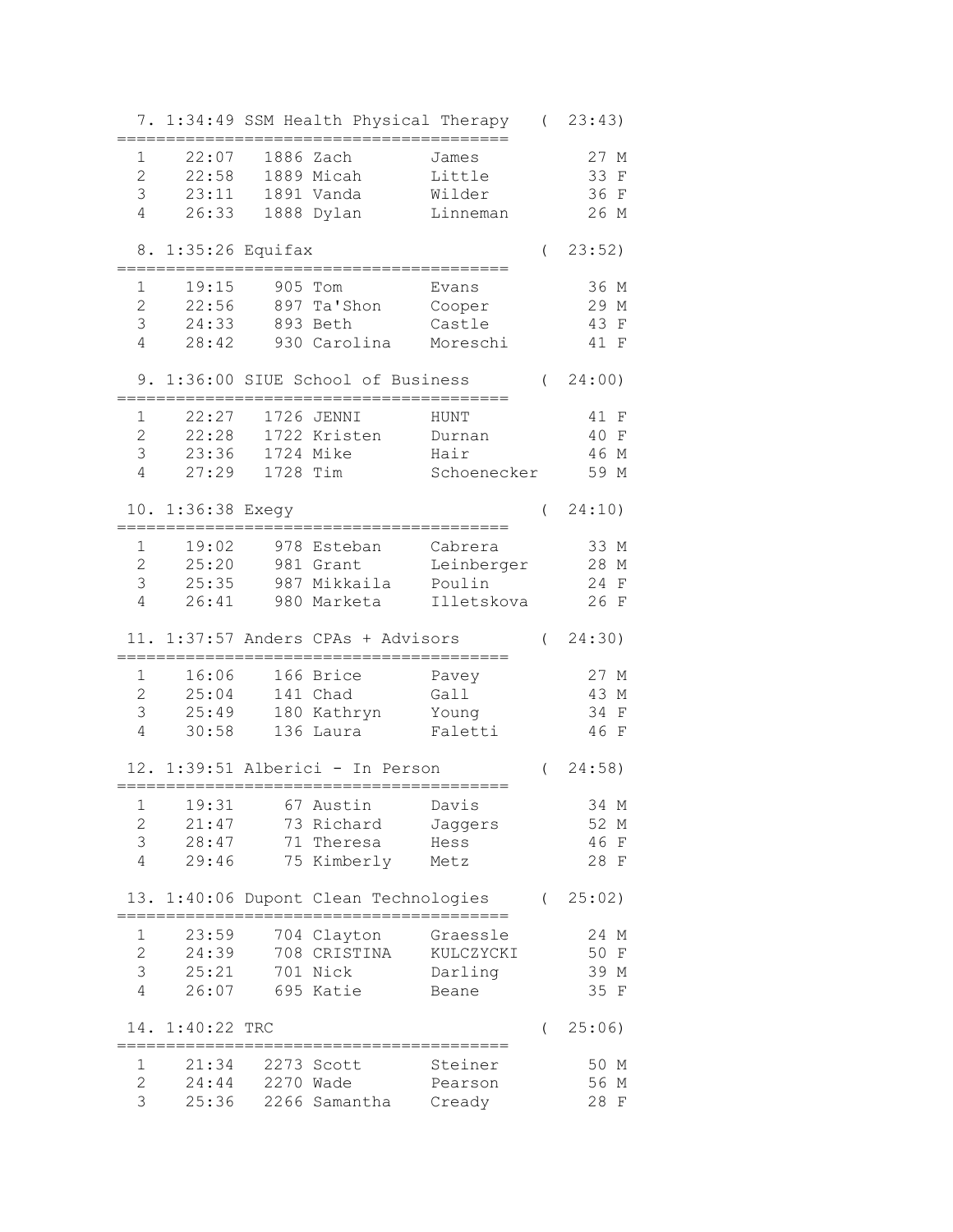| 4              | 28:28                     | 2272 Taylor                  | Sizemore                                           |            | 27 F               |
|----------------|---------------------------|------------------------------|----------------------------------------------------|------------|--------------------|
|                | 15. 1:40:46 CDG Engineers |                              |                                                    | $\left($   | 25:12)             |
| $\mathbf 1$    | 20:07                     | 526 Kevin                    | Cox                                                |            | 42 M               |
| $\overline{c}$ | 21:11                     | 529 J.R.                     | Frisella                                           |            | 26 M               |
| 3              | 28:36                     | 528 Lina                     | Forero-Plackem                                     |            | 32 F               |
| 4              | 30:52                     | 534 Madianie                 | Thelusmond                                         |            | 27 F               |
|                |                           |                              |                                                    |            |                    |
| 16.            | $1:41:50$ UHY             |                              |                                                    | $\left($   | $25:28$ )          |
| 1              | 20:28                     | 2312 Kent                    | Cornell                                            |            | 61 M               |
| $\overline{2}$ | 20:30                     | 2328 Michael                 | Schmeer                                            |            | 36 M               |
| 3              | 24:45                     | 2332 Anna                    | Thompson                                           |            | 38 F               |
| 4              | 36:07                     | 2324 Erica                   | Monzyk                                             |            | 44 F               |
|                | 17. 1:41:59 Energizer     |                              |                                                    | $\left($   | 25:30)             |
| 1              | 23:28                     | 832 Thomas                   | Bendl                                              |            | 48 M               |
| $\overline{c}$ | 23:29                     | 844 Jared                    | Fechter                                            |            | 31 M               |
| 3              | 25:43                     | 862 Katie                    | Niehoff                                            |            | 41<br>$_{\rm F}$   |
| 4              | 29:19                     | 869 Mary                     | Shay                                               |            | 51 F               |
|                |                           |                              |                                                    |            |                    |
|                |                           |                              | 18. 1:43:05 Greensfelder, Hemker & Gale, P( 25:47) |            |                    |
| 1              | 24:42                     | 1109 David                   | Niemeier                                           |            | 45 M               |
| $\overline{2}$ | 24:53                     | 1097 Kelly                   | Anderson                                           |            | 58 F               |
| 3              | 24:54                     | 1100 Lisa                    | Cunningham                                         |            | 57 F               |
| 4              | 28:36                     | 1116 Paul                    | Woody                                              |            | 41 M               |
| 19.            | 1:43:14 TD Ameritrade     |                              |                                                    | (          | 25:49)             |
| $\mathbf{1}$   | 21:15                     | 2031 David                   | Mokone                                             |            | 30 M               |
| $\overline{2}$ | 25:00                     | 1988 Luis                    | Cheng                                              |            | 53 M               |
| 3              | 26:05                     | 1991 Marye                   | Dalton                                             |            | 34<br>$\mathbf{F}$ |
| 4              | 30:54                     | 2013 Rachael                 | Kraus                                              |            | 29 F               |
|                |                           |                              |                                                    |            |                    |
|                | 20. 1:43:39 TWM           |                              |                                                    |            | (25:55)            |
| 1              | 22:34                     | 2303 Chris                   | Kuester                                            |            | 29 M               |
| $\overline{c}$ | 22:37                     | 2299 Branden                 | Billhartz                                          |            | 22 M               |
| 3              | 27:33                     | 2306 Danielle                | Miller                                             |            | 21<br>F            |
| 4              | 30:55                     | 2300 Heather                 | Copeland                                           |            | 41 F               |
| 21.            |                           | 1:43:46 Evans & Dixon, LLC   |                                                    | $\left($   | 25:57)             |
| 1              | 23:30                     | 963 Terry                    | Mort                                               |            | 52 M               |
| $\mathbf{2}$   | 25:25                     | 966 Michelle                 | Redel                                              |            | 52<br>F            |
| 3              | 26:44                     |                              | 953 Stephen Brueggemann                            |            | 50 M               |
| $\overline{4}$ | 28:07                     | 952 Molly                    | Anderson                                           |            | 30 F               |
|                |                           |                              |                                                    |            |                    |
|                |                           | 22. 1:44:36 FleishmanHillard |                                                    | $\sqrt{2}$ | 26:09              |
| 1              | 20:19                     | 1033 Zack                    | Kavanaugh                                          |            | 26 M               |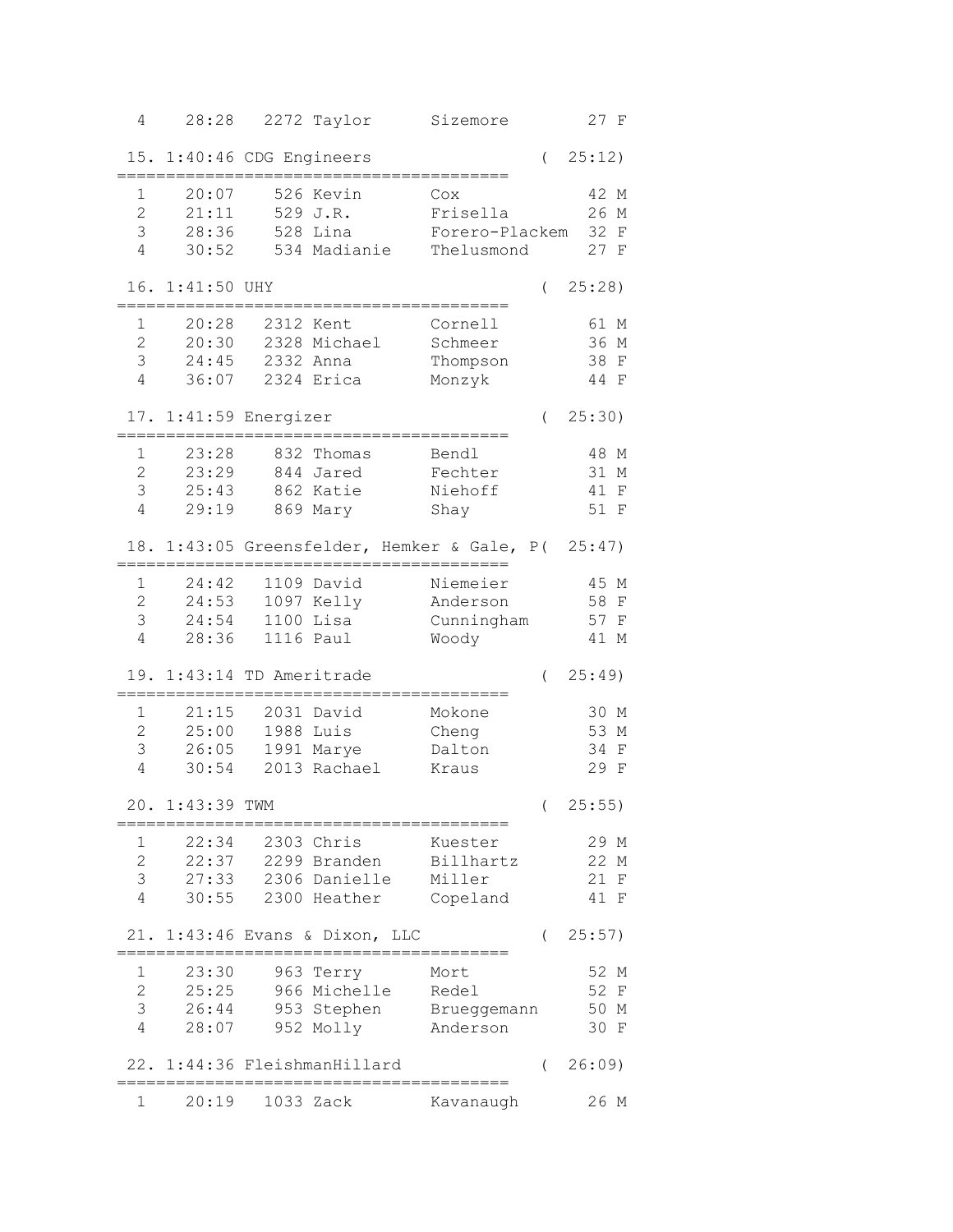| $\mathbf 2$<br>3<br>4                      | 21:25<br>30:29<br>32:23          | 1040 Tony<br>1039 Abeeha<br>1038 Sydney                  | Zagora<br>Shamshad<br>Schack                  |          | 38 M<br>23<br>$\mathbf{F}$<br>22 F           |
|--------------------------------------------|----------------------------------|----------------------------------------------------------|-----------------------------------------------|----------|----------------------------------------------|
| 23.                                        |                                  | $1:45:09$ AT&T - In Person                               |                                               | $\left($ | 26:18)                                       |
| 1<br>$\overline{2}$<br>3<br>4              | 18:46<br>24:02<br>30:24<br>31:57 | 276 Matt<br>300 Michael<br>321 Lisa<br>313 Jackie        | Boone<br>McArthur<br>Wehmueller<br>Sexton     |          | 35 M<br>30 M<br>44<br>$\mathbf{F}$<br>38 F   |
|                                            | 24. 1:45:25 HDR                  |                                                          |                                               | $\left($ | 26:22)                                       |
| 1<br>$\overline{c}$<br>3<br>4              | 24:11<br>25:11<br>27:30<br>28:33 | 1138 Elizabeth<br>1137 John<br>1140 Matthew<br>1136 Erin | Okenfuss<br>Marcanik<br>Wombacher<br>Jearls   |          | 25 F<br>33 M<br>33 M<br>41 F                 |
| 25.                                        | $1:46:46$ Balto                  |                                                          |                                               | $\left($ | 26:42)                                       |
| 1<br>$\overline{c}$<br>3<br>$\sqrt{4}$     | 23:33<br>24:24<br>26:08<br>32:41 | 381 Tim<br>385 Julia<br>380 David<br>386 Olesia          | Claudin<br>Miller<br>Chambers<br>Mukha        |          | 35 M<br>25 F<br>25 M<br>27 F                 |
|                                            |                                  | 26. 1:47:16 Tri National Inc.                            |                                               | $\left($ | 26:49                                        |
| 1<br>2<br>3<br>4                           | 25:04<br>26:26<br>26:39<br>29:07 | 2294 Steve<br>2297 Megan<br>2274 Greg<br>2286 Kaycee     | Sutterer<br>West<br>Aman<br>Nelson            |          | 34 M<br>27 F<br>54 M<br>31 F                 |
|                                            |                                  | 27. 1:47:21 HOK - In Person                              |                                               | $\left($ | 26:51)                                       |
| 1<br>$\overline{c}$<br>3<br>$\overline{4}$ | 24:58<br>26:02<br>26:58<br>29:23 | 1144 Chad<br>1143 David<br>1142 Abby<br>1145 Leah        | Garrison<br>Endsley<br>Buchmann<br>Hofferkamp |          | 48 M<br>46 M<br>30<br>$\mathbf{F}$<br>43 F   |
|                                            |                                  | 28. 1:47:27 Concordia Plans                              |                                               | $\left($ | 26:52)                                       |
| 1<br>$\mathbf{2}$<br>3<br>$\overline{4}$   | 21:24<br>22:23<br>26:27<br>37:13 | 615 Amanda<br>617 Dave<br>621 Meg<br>632 Dan             | Knabach<br>Kuschel<br>Nichols<br>Wehmeyer     |          | 30 F<br>44<br>М<br>34<br>$\mathbf F$<br>61 M |
| 29.                                        | $1:47:36$ Save A Lot             |                                                          |                                               | $\left($ | 26:54)                                       |
| 1<br>$\overline{2}$<br>3<br>4              | 24:34<br>25:53<br>27:06<br>30:03 | 1702 David<br>1698 Hemant<br>1700 Katy<br>1696 Sarah     | Sharp<br>Keswani<br>Reyering<br>Griffin       |          | 47 M<br>46<br>М<br>33<br>F<br>44<br>F        |
|                                            |                                  | 30. 1:47:46 Carrollton Bank                              |                                               | $\left($ | 26:57)                                       |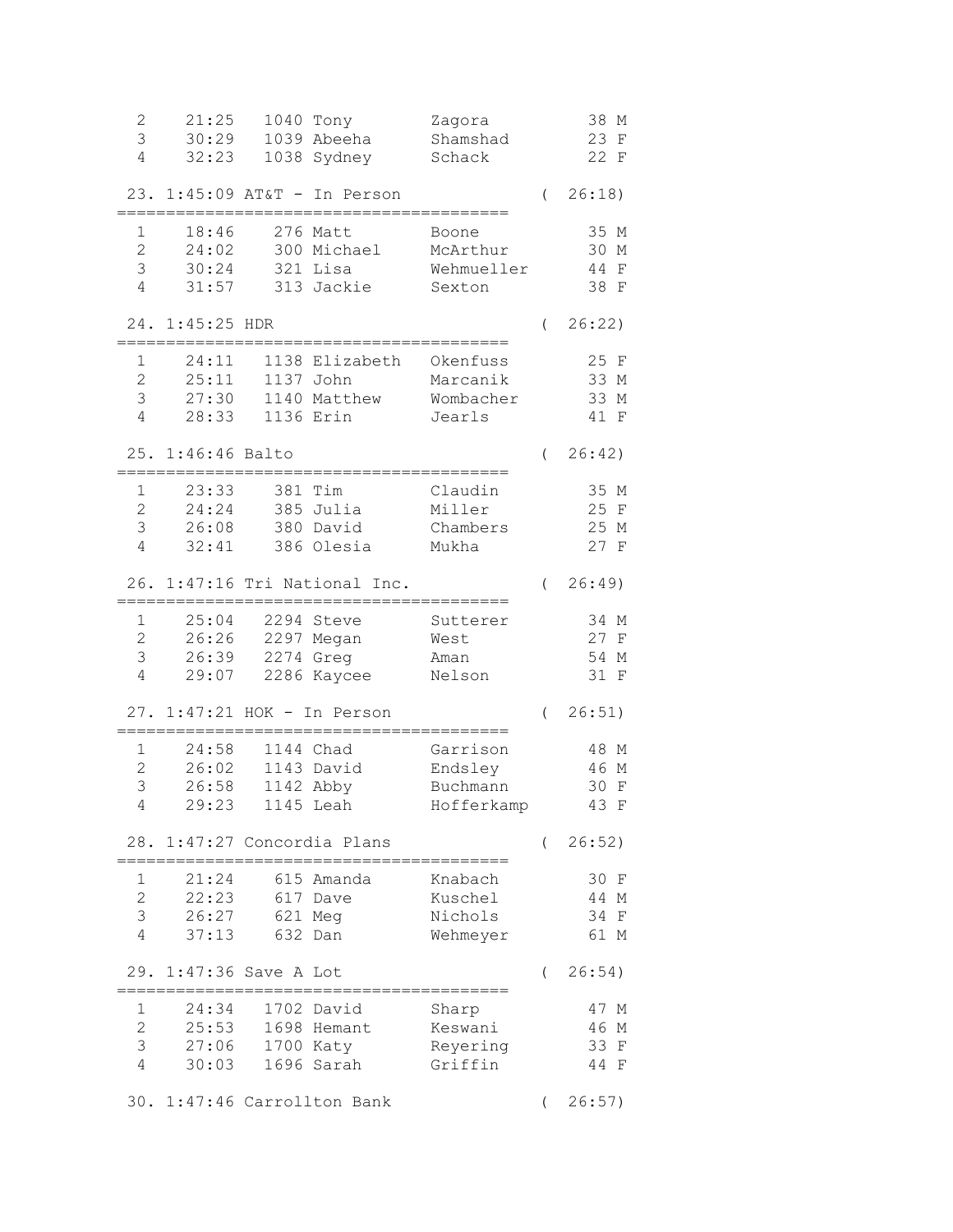| 1                   | 23:38                      |                 | 508 Scott                     | Larson                                              |          | 52 M         |
|---------------------|----------------------------|-----------------|-------------------------------|-----------------------------------------------------|----------|--------------|
| $\overline{2}$      | 24:04                      |                 | 507 Tom                       | Hough                                               |          | 31 M         |
| 3                   | 26:27                      |                 | 516 Alyse                     | Verderber                                           |          | 34 F         |
| 4                   | 33:37                      |                 | 506 PEYTON                    | DOWNEY                                              |          | 27 F         |
|                     |                            |                 |                               |                                                     |          |              |
|                     | 31. 1:47:54 KPMG           |                 |                               |                                                     | $\left($ | 26:59)       |
|                     |                            |                 |                               |                                                     |          |              |
| 1                   | 25:03                      |                 | 1212 Daniel                   | Lawrence                                            |          | 37 M         |
| $\overline{2}$      | 26:54                      |                 | 1211 Kelly                    | LaPoint                                             |          | 29 F         |
| 3                   | 27:15                      |                 | 1206 Alexandra Hudelson       |                                                     |          | 23 F         |
| 4                   | 28:42                      | 1219 Dan        |                               | Orms                                                |          | 39 M         |
|                     |                            |                 |                               |                                                     |          |              |
|                     | 32. 1:47:56 Rawlings       |                 |                               |                                                     | $\left($ | $26:59$ )    |
| $\mathbf 1$         |                            |                 |                               |                                                     |          |              |
| $\overline{2}$      | 21:05                      |                 | 1553 Mike                     | Poepping                                            |          | 36 M         |
|                     | 22:47                      |                 | 1555 Zach                     | Runzo                                               |          | 30 M         |
| 3                   | 30:06                      |                 | 1541 Elizabeth                | Benne                                               |          | 31 F         |
| 4                   | 33:58                      |                 | 1552 Becky                    | O'Hara                                              |          | 40 F         |
|                     |                            |                 |                               | 33. 1:48:43 Maryville University - In Pers( 27:11)  |          |              |
|                     |                            |                 |                               |                                                     |          |              |
| 1                   | 22:55                      |                 | 1365 Brett                    | Rousseau                                            |          | 34 M         |
| $\overline{2}$      | 24:58                      |                 | 1346 Brady                    | Griffith                                            |          | 29 M         |
| 3                   |                            |                 | 29:02 1355 Shujing            | Li                                                  |          | 58 F         |
| $\overline{4}$      | 31:48                      | 1357 Hui        |                               | Li                                                  |          | 39 F         |
|                     |                            |                 |                               |                                                     |          |              |
|                     |                            |                 |                               | 34. 1:49:17 Bally Sports Midwest - In Pers ( 27:20) |          |              |
|                     |                            |                 |                               |                                                     |          |              |
| 1                   | 21:31                      |                 | 365 Geoffrey Goldman          |                                                     |          | 45 M         |
| $\mathbf{2}$        |                            | 25:46 362 Gavin |                               | Bodell                                              |          | 52 M         |
| 3                   |                            |                 | 30:08 364 Stefanie Dubach     |                                                     |          | 40 F         |
| 4                   |                            |                 |                               |                                                     |          |              |
|                     |                            |                 | 31:52 360 Stephanie Bauman    |                                                     |          | 43 F         |
|                     |                            |                 |                               |                                                     |          |              |
|                     | 35. 1:49:37 Lewis Rice LLC |                 |                               |                                                     | $\left($ | 27:25)       |
|                     |                            |                 |                               |                                                     |          |              |
| $\mathbf 1$         | 23:33                      |                 | 1283 Mike                     | Crawford                                            |          | 27 M         |
| $\mathbf{2}$        | 25:39                      |                 | 1280 Jeremy                   | Brummond                                            |          | 45 M         |
| 3                   | 29:13                      |                 | 1289 Gretchen                 | Schumacher                                          |          | 40 F         |
| 4                   | 31:12                      |                 | 1281 Lindsey                  | Bruno                                               |          | 27 F         |
|                     |                            |                 |                               |                                                     | $\left($ |              |
| 36.                 |                            |                 | 1:51:25 Together Credit Union |                                                     |          | 27:52)       |
| 1                   | 23:04                      |                 | 2243 Alex                     | Simpher                                             |          | 28 M         |
| $\overline{2}$      | 23:22                      |                 | 2201 Josh                     | Johnson                                             |          | 34 M         |
| 3                   | 31:45                      |                 | 2180 Erika                    | Douglas                                             |          | 24 F         |
| $\overline{4}$      | 33:14                      |                 | 2186 Allison                  | Gilbert                                             |          | 27 F         |
|                     |                            |                 |                               |                                                     |          |              |
| 37.                 | 1:51:39 KSDK               |                 |                               |                                                     | $\left($ | $27:55$ )    |
|                     |                            |                 |                               |                                                     |          |              |
| 1                   | 23:58                      |                 | 1262 Brian                    | Spencer                                             |          | 42 M         |
| $\overline{2}$      | 27:26                      |                 | 1258 Erin                     | Richey                                              |          | 31 F         |
| 3<br>$\overline{4}$ | 30:05<br>30:10             |                 | 1244 Aaron<br>1252 Anna       | Hooks<br>Merkle                                     |          | 41 M<br>27 F |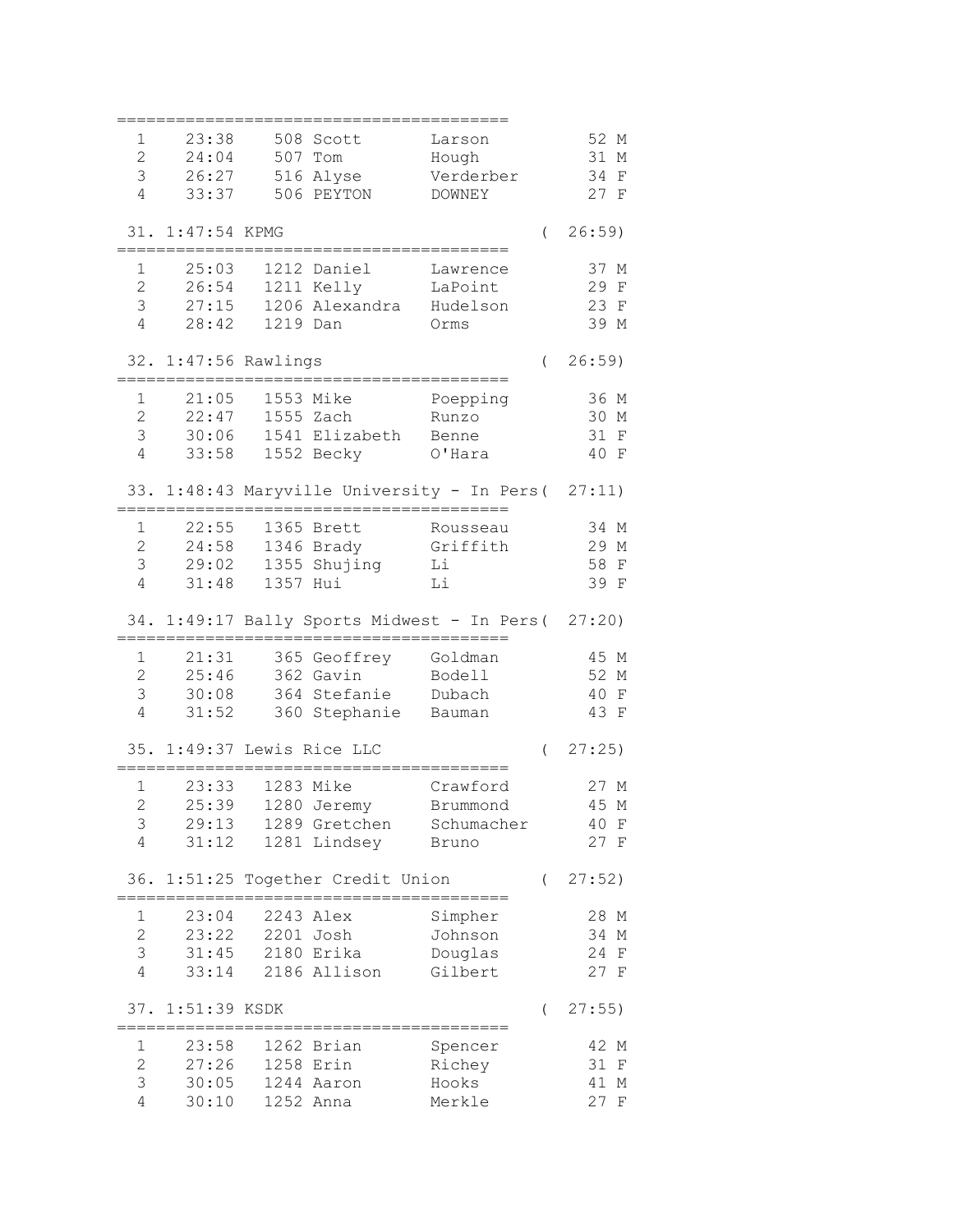|                                     |                               |                 | 38. 1:54:37 City of Clayton                      |                             | $\left($ | 28:40)                                |
|-------------------------------------|-------------------------------|-----------------|--------------------------------------------------|-----------------------------|----------|---------------------------------------|
| 1<br>$\overline{2}$<br>3            | 24:46<br>29:46<br>30:01       |                 | 550 Colin<br>551 Justin<br>548 Denise            | Weber<br>Whipple<br>Ucinski |          | 23 M<br>41<br>М<br>46<br>$\mathbf{F}$ |
| $\overline{4}$                      | 30:04                         |                 | 544 Cindy                                        | Goben                       |          | 55 F                                  |
|                                     |                               |                 | 39. 1:54:48 London Stock Exchange Group          |                             |          | (28:42)                               |
| 1                                   | 26:00                         |                 | 1312 Mark                                        | Oppenheim                   |          | 55 M                                  |
| $\overline{2}$                      | 26:18                         |                 | 1316 Jeff Smith                                  | Smith                       |          | 36 M                                  |
| 3                                   | 29:55                         |                 | 1297 Nicki                                       | Blumenfeld                  |          | 42<br>$\mathbf{F}$                    |
| $\overline{4}$                      | 32:35                         |                 | 1296 Jennah                                      | Bartels                     |          | 37 F                                  |
|                                     |                               |                 | 40. 1:55:25 Saint Louis Art Museum               |                             |          | (28:52)                               |
| $\mathbf 1$                         | 25:25                         |                 | 1670 Charles                                     | Hubbs                       |          | 27 M                                  |
| $\overline{2}$                      | 25:37                         |                 | 1661 David                                       | Conradsen                   |          | 56 M                                  |
| 3                                   | 31:38                         |                 | 1660 Holly                                       | Childress                   |          | 32 F                                  |
| $\overline{4}$                      | 32:45                         |                 | 1689 Melissa                                     | Venator                     |          | 43 F                                  |
|                                     | .____________________________ |                 | 41. 1:57:11 Amplified Digital                    |                             | $\left($ | 29:18)                                |
| $\mathbf{1}$                        | 22:16                         |                 | 107 Ian                                          | Caso                        |          | 49 M                                  |
| $\overline{2}$                      | 24:44                         |                 | 111 Adam                                         | Gangl                       |          | 38 M                                  |
| 3                                   | 35:01                         |                 | 110 Betsy                                        | Economon                    |          | 24<br>$\mathbf F$                     |
| 4                                   | 35:10                         |                 | 104 Sydni                                        | Berry                       |          | 25 F                                  |
|                                     | 42. 1:57:16 RubinBrown        |                 |                                                  |                             | $\left($ | 29:19)                                |
| 1                                   | 24:35                         |                 | 1630 Steven                                      | Hays                        |          | 30 M                                  |
| $\overline{2}$                      | 24:35                         |                 | 1643 Kirk                                        | Wonio                       |          | 43 M                                  |
| 3                                   | 33:29                         |                 | 1641 Eileen                                      | Thomas                      |          | 48<br>$_{\rm F}$                      |
| 4                                   | 34:37                         |                 | 1633 Mary Kay                                    | Lofgren                     |          | 48 F                                  |
|                                     |                               |                 |                                                  |                             |          |                                       |
|                                     | 43. 1:57:41 Spire             |                 |                                                  |                             | $\left($ | 29:26                                 |
|                                     | 1 24:56 1766 John             |                 |                                                  | Becker                      |          | 41 M                                  |
| 2                                   | 27:48                         |                 | 1807 David                                       | Guebert                     |          | 41 M                                  |
| 3                                   |                               | 28:48 1796 Keri |                                                  | Feldman                     |          | 37 F                                  |
| $\overline{4}$                      | 36:09                         | 1863 Deb        |                                                  | Siewing                     |          | 58 F                                  |
|                                     |                               | $=$ $=$ $=$     | 44. 1:58:03 ApexNetwork Physical Therapy (29:31) |                             |          |                                       |
| 1                                   | 26:15                         |                 | 184 Michelle                                     | Daniels                     |          | 27 F                                  |
| $\overline{2}$                      |                               |                 | 27:24 185 Angela Dirnbeck                        |                             |          | 33 F                                  |
| 3                                   |                               |                 | 29:02 188 Andrew Kordelewski                     |                             |          | 28 M                                  |
| 4                                   |                               | 35:22 187 Jason |                                                  | Grandone                    |          | 49 M                                  |
|                                     | 45. 1:58:33 CTC Genomics      |                 |                                                  |                             |          | (29:39)                               |
|                                     | ================              |                 | ;========================                        |                             |          | 37 F                                  |
| 1<br>$2 \left( \frac{1}{2} \right)$ |                               |                 | 28:36 660 Brenda<br>28:54 656 Carlos Garcia      | Montejo                     |          | 43 M                                  |
|                                     |                               |                 |                                                  |                             |          |                                       |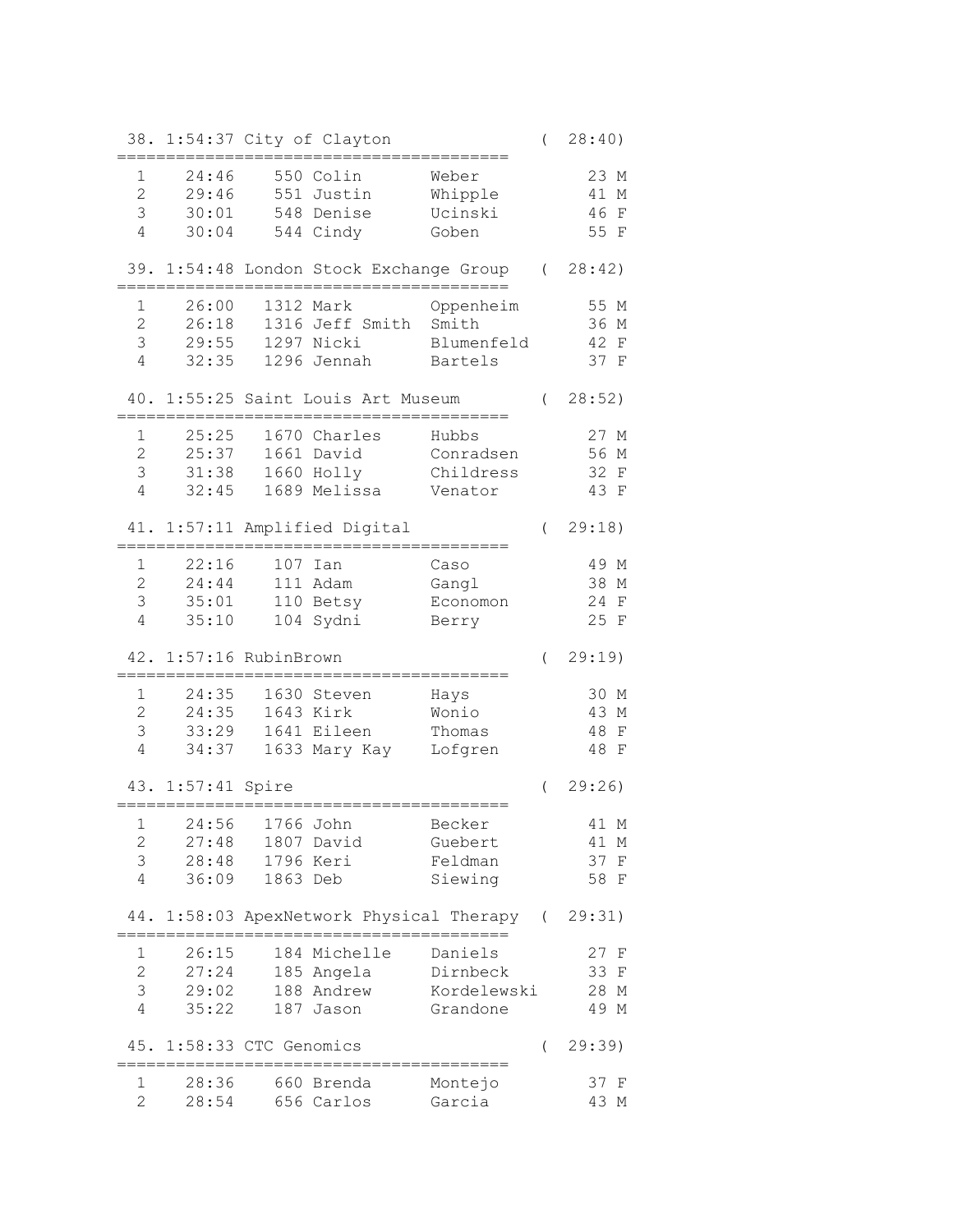| 3<br>4         | 29:19<br>31:44      |          | 655 Monica<br>662 David                                               | Gallas<br>OReilly |            | 41 F<br>60 M       |
|----------------|---------------------|----------|-----------------------------------------------------------------------|-------------------|------------|--------------------|
|                |                     |          | 46. 1:58:47 Oates Associates, Inc.                                    |                   | $\left($   | 29:42)             |
|                |                     |          |                                                                       |                   |            |                    |
| $\mathbf 1$    | 22:29               |          | 1513 Nick                                                             | Moore             |            | 28 M               |
| $\overline{2}$ | 22:55               | 1510 Ted |                                                                       | Harms             |            | 23 M               |
| 3              | 32:39               |          | 1514 Shelley                                                          | Puckett           |            | 48<br>$\mathbf{F}$ |
| 4              | 40:44               |          | 1516 Cheryl                                                           | Vancil            |            | 37 F               |
|                | 47. 1:58:48 Reckitt |          |                                                                       |                   | $\left($   | 29:42)             |
| 1              | 24:35               |          | 1575 Andrew                                                           | Sunley            |            | 48 M               |
| $\overline{2}$ | 25:57               |          | 1569 Matt                                                             | Kiser             |            | 34 M               |
| 3              | 34:08               |          | 1570 Carrie                                                           | Kowalski          |            | 39 F               |
| 4              | 34:08               |          | 1561 Jamie                                                            | Boschert          |            | 38 F               |
|                |                     |          | 48. 1:59:03 Allsup - In Person                                        |                   | $\left($   | 29:46)             |
| 1              | 20:04               |          | 95 Joe                                                                | McBroom           |            | 38 M               |
| 2              | 27:14               |          | 83 Sondra                                                             | Braun             |            | 47 F               |
| 3              | 35:38               |          | 88 Aaron                                                              | Fuchs             |            | 37 M               |
| 4              | 36:07               |          | 101 Mary                                                              | Wellen            |            | 59 F               |
| 49.            | 1:59:40 EY          |          |                                                                       |                   | $\left($   | 29:55)             |
|                |                     |          |                                                                       |                   |            |                    |
| 1              | 24:43               |          | 1004 Gian                                                             | Wessel            |            | 28 M               |
| $\overline{c}$ | 29:37               | 1001 Ann |                                                                       | Scharkey          |            | 45 F               |
| 3              | 31:59               |          | 995 Peter                                                             | Gariepy           |            | 38 M               |
| 4              | 33:21               |          | 1000 Heidi                                                            | Osmundsen         |            | 40 F               |
|                |                     |          | 50. 2:01:48 AB Mauri North America                                    |                   | $\left($   | 30:27)             |
| 1              | 21:56               |          | 44 Meredith                                                           | Ramm              |            | 36 F               |
| 2              | 23:20               |          | 43 Evan                                                               | Phelps            |            | 37 M               |
| 3              | 25:33               |          | 40 OSCAR                                                              | CARREON           |            | 49<br>М            |
| 4              | 50:59               |          | 41 Dana                                                               | Duwe              |            | 34<br>F            |
|                |                     |          | 51. 2:01:54 Bryan Cave Leighton Paisner LL( 30:29)                    |                   |            |                    |
| 1              | 18:45               |          | 472 Adam                                                              | Braun             |            | 37 M               |
| $\overline{2}$ | 19:30               |          | 483 Randy                                                             | Scherer           |            | 40 M               |
| 3              | 25:12               |          | 477 Emma                                                              | Harty             |            | 44 F               |
| $\overline{4}$ | 58:27               | 481 Mel  |                                                                       | Remming           |            | 42 F               |
|                |                     |          | 52. 2:03:02 Zoltek - In Person                                        |                   | $\left($   | 30:46)             |
| 1              | 28:46               |          | 2688 Tadashi                                                          | Toba              |            | 48 M               |
| $\overline{2}$ | 29:27               | 2681 Tim |                                                                       | Grawer            |            | 47 M               |
| 3              | 30:22               |          | 2689 Chelsea                                                          | Weber             |            | 37<br>F            |
| $\overline{4}$ | 34:27               |          | 2685 Cassie                                                           | Koenen            |            | 35 F               |
|                |                     |          |                                                                       |                   |            |                    |
|                |                     |          | 53. 2:03:42 Deli Star Corporation<br>================================ |                   | $\sqrt{2}$ | 30:56)             |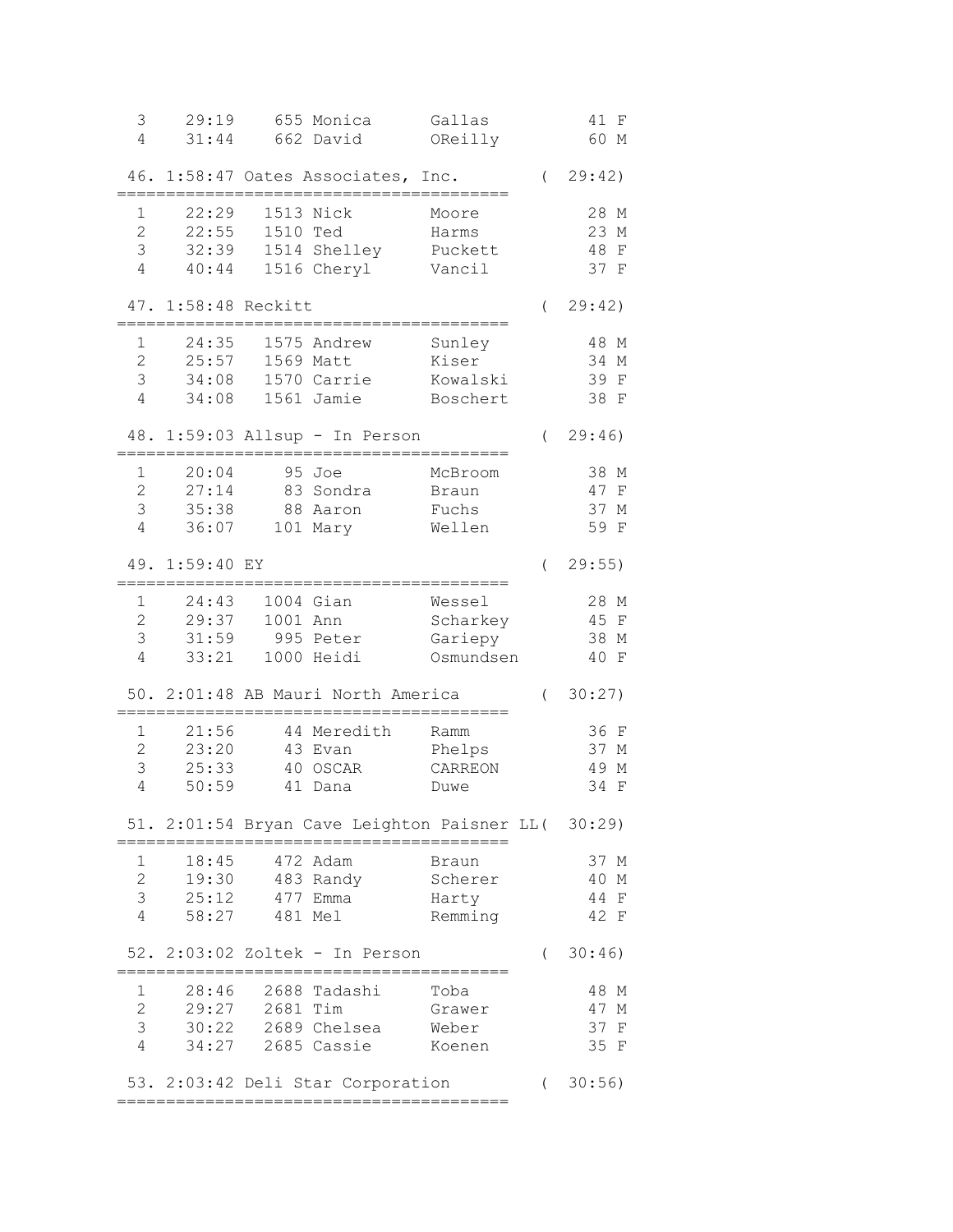| $\mathbf 1$         | 25:15                    |           | 691 Andrew                            | Siegel                        |          | 32 M            |
|---------------------|--------------------------|-----------|---------------------------------------|-------------------------------|----------|-----------------|
| $\overline{c}$      | 26:18                    |           | 689 Chelsea                           | Hill                          |          | 25 F            |
| 3                   | 34:01                    |           | 693 Justin                            | Siegel                        |          | 41 M            |
| $\overline{4}$      | 38:08                    |           | 692 Allison                           | Siegel                        |          | 32 F            |
|                     | 54. 2:04:43 Armanino     |           |                                       |                               | $\left($ | 31:11)          |
|                     |                          |           |                                       |                               |          |                 |
| 1                   | 24:25                    |           | 217 Sarah                             | Knox-Hansen                   |          | 37 F            |
| $\overline{2}$      | 24:49                    |           | 243 Katie                             | Wibbenmeyer                   |          | 37 F            |
| 3                   | 26:16                    | 208 Ian   |                                       | Fenton                        |          | 36 M            |
| 4                   | 49:13                    |           | 199 Tony                              | Caleca                        |          | 51 M            |
|                     |                          |           | 55. 2:05:09 LCMS International Center |                               |          | (31:18)         |
|                     |                          |           |                                       |                               |          |                 |
| 1                   | 25:52                    | 1272 Joel |                                       | Rivers                        |          | 55 M            |
| $\mathbf{2}$        | 29:12                    |           | 1273 Rachelle                         | Roe                           |          | 41 F            |
| 3                   | 31:28                    | 1271 Chad |                                       | Ray                           |          | 51 M            |
| 4                   | 38:37                    |           | 1274 Cheryl                           | Sauer                         |          | 35 F            |
|                     |                          |           | 56. 2:06:09 Greater St. Louis, Inc.   |                               |          | (31:33)         |
| 1                   | 27:03                    |           | 1088 Sarah                            | Arnosky                       |          | 34 F            |
| $\overline{2}$      | 29:03                    |           | 1090 Adam                             | Kazda                         |          | 30 M            |
| 3                   | 29:18                    |           | 1091 Reilly                           | Nix                           |          | 26 M            |
| $\overline{4}$      | 40:45                    |           | 1089 Lori                             | Becklenberg                   |          | 46 F            |
|                     |                          |           |                                       |                               |          |                 |
|                     |                          |           | 57. 2:08:20 BKD CPAs & Advisors       |                               | $\left($ | 32:05)          |
| 1                   | 25:06                    |           | 413 Kurt                              | Berry                         |          | 43 M            |
| $\overline{c}$      | 28:13                    |           | 417 Shana                             | Fick                          |          | 31 F            |
| 3                   |                          |           | 30:48 411 Stephen Allmond             |                               |          | 35 M            |
| 4                   | 44:13                    |           | 427 Abbie                             | Rademacher                    |          | 23 F            |
|                     |                          |           |                                       |                               |          |                 |
|                     |                          |           | 58. 2:08:33 Horner & Shifrin          |                               | $\left($ | 32:09           |
| 1                   | 22:31                    | 1152 Mike |                                       | Albin                         |          | 36 M            |
| $\overline{c}$      | 31:47                    | 1156 Chad |                                       | Schrand                       |          | 43 M            |
| 3                   | 33:38                    |           | 1157 Casey                            | Wilson                        |          | 35 F            |
| 4                   | 40:37                    |           | 1154 Amanda                           | Payne                         |          | 34 F            |
| 59.                 |                          |           | 2:08:46 Mills Properties              |                               | $\left($ | 32:12)          |
|                     |                          |           |                                       |                               |          |                 |
| 1                   | 19:27                    |           | 1381 Korey                            | Chapman                       |          | 42 M            |
| $\overline{2}$      | 29:37                    |           | 1384 Darrell                          | Elisaia                       |          | 35 M            |
| 3                   | 36:26                    |           | 1388 Theresa                          | Greene                        |          | 31 F            |
| $\overline{4}$      | 43:16                    |           | 1412 Daneitria                        | Williams                      |          | 32 F            |
|                     | 60. 2:08:57 SyllogisTeks |           |                                       |                               | (        | 32:15)          |
|                     |                          |           |                                       |                               |          |                 |
| 1<br>$\overline{c}$ | 26:58                    |           | 1961 James                            | Green                         |          | 49 M            |
| 3                   | 29:38<br>36:09           | 1960 Doug | 1959 Monica                           | Fenstermacher<br><b>Brand</b> |          | 48 M<br>41<br>F |
| 4                   | 36:12                    | 1965 Lisa |                                       | Null                          |          | 48<br>F         |
|                     |                          |           |                                       |                               |          |                 |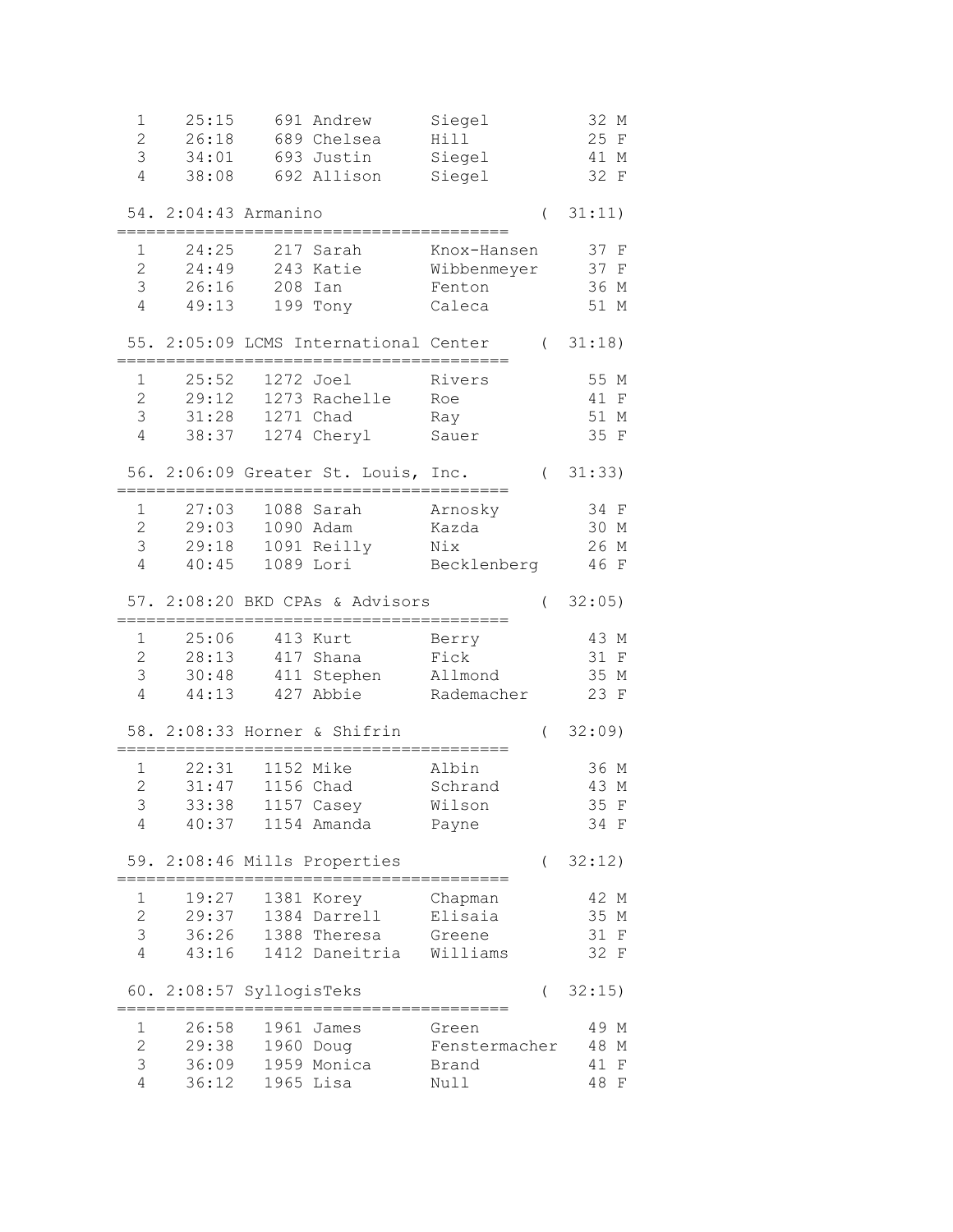|                             |                            |                 | 61. 2:10:03 Ross & Baruzzini        |                                                                 | $\overline{(\ }$ | 32:31)             |
|-----------------------------|----------------------------|-----------------|-------------------------------------|-----------------------------------------------------------------|------------------|--------------------|
| $\mathbf 1$                 | 26:41                      | 1604 Jon        |                                     |                                                                 |                  | 27 M               |
| $\overline{2}$              | 27:05                      |                 | 1615 Trista                         | Bell<br>Stahr                                                   |                  | 36<br>$\mathbf{F}$ |
| 3                           | 37:47                      |                 | 1609 Jake                           |                                                                 |                  |                    |
|                             |                            |                 |                                     | Lamprecht                                                       |                  | 35 M               |
| 4                           | 38:30                      |                 | 1611 Sarah                          | Miner                                                           |                  | 39<br>$\mathbf{F}$ |
|                             |                            |                 | 62. 2:17:17 GFI Digital - In Person |                                                                 | $\left($         | 34:20)             |
| 1                           | 31:29                      |                 | 1064 Dave                           | Gossett                                                         |                  | 52 M               |
| $\overline{2}$              | 33:03                      |                 | 1060 David                          | Carley                                                          |                  | 29 M               |
| 3                           | 33:55                      |                 | 1068 Angela                         | Irwin                                                           |                  | 38<br>$\mathbf{F}$ |
| 4                           | 38:50                      |                 | 1059 Rosana                         | Brumfield                                                       |                  | 49 F               |
|                             | 63. 2:18:16 Spencer Fane   |                 |                                     |                                                                 | $\overline{(\ }$ | 34:34)             |
| 1                           | 26:55                      |                 | 1744 Charlie                        | Felker                                                          |                  | 37 M               |
| $\mathbf{2}$                | 27:16                      |                 | 1741 Jack                           | Coatar                                                          |                  | 35 M               |
| 3                           | 40:29                      |                 | 1757 Jessica                        | Stella                                                          |                  | 45 F               |
| 4                           |                            |                 | 1752 Yvonne                         |                                                                 |                  | 68 F               |
|                             | 43:36                      |                 |                                     | Molloy                                                          |                  |                    |
|                             |                            |                 | 64. 2:18:51 20 Minutes to Fitness   |                                                                 | $\left($         | 34:43)             |
| 1                           | 21:44                      |                 | 14 Dave                             | Breslin                                                         |                  | 45 M               |
| $\overline{2}$              | 39:02                      |                 | 19 Katie                            | Ramirez                                                         |                  | 37 F               |
| 3                           | 39:02                      |                 | 17 AJ                               | Hoeltzel                                                        |                  | 37 M               |
| 4                           | 39:03                      |                 | 21 Amy                              | Truitt                                                          |                  | 31 F               |
|                             | 65. 2:19:33 Audacy         |                 |                                     |                                                                 | $\left($         | 34:54)             |
|                             |                            |                 |                                     |                                                                 |                  |                    |
| 1                           | 24:46                      |                 | 332 Sam                             | Masterson                                                       |                  | 28 M               |
| 2                           | 25:27                      |                 | 338 Alex                            | Rich                                                            |                  | 30 M               |
| 3                           | 41:37                      |                 | 337 Raynah                          | Rey                                                             |                  | 55 F               |
| 4                           | 47:43                      |                 | 342 Glynelle                        | Wells                                                           |                  | 64 F               |
|                             |                            |                 | 66. 2:20:54 Beltservice Corporation |                                                                 | $\left($         | 35:14)             |
|                             | 24:04                      |                 |                                     |                                                                 |                  |                    |
| $\mathbf 1$<br>$\mathbf{2}$ | 24:48                      |                 | 408 John<br>399 Matt                | Stahr<br>Crull                                                  |                  | 40 M<br>39 M       |
| 3                           |                            |                 | 409 Jess                            | Thacker                                                         |                  |                    |
| 4                           | 29:27                      |                 |                                     |                                                                 |                  | 33 F               |
|                             |                            |                 |                                     | 1:02:35 396 Lindsey Aubuchon                                    |                  | 33 F               |
|                             |                            |                 |                                     | 67. 2:21:56 Navvis, LLC - In Person<br>======================== |                  | (35:29)            |
| $\mathbf{1}$                | 31:26                      |                 | 3309 Rickie                         | Boado                                                           |                  | 36 M               |
| $\overline{2}$              |                            | 31:47 1447 Adam |                                     | Schneider                                                       |                  | 34 M               |
| 3                           |                            |                 | 38:14 1452 Cheryl                   | Westbrook                                                       |                  | 55 F               |
| $\overline{4}$              | 40:29                      |                 | 1441 Jenn                           | Ciavarella                                                      |                  | 45 F               |
|                             |                            |                 |                                     |                                                                 |                  |                    |
|                             | 68. 2:22:30 Team Engagedly |                 |                                     |                                                                 | $\left($         | 35:38)             |
| $\mathbf{1}$                |                            |                 | 27:56 2086 Aaron                    | Adams                                                           |                  |                    |
|                             |                            |                 |                                     |                                                                 |                  | 39 M               |
| $\overline{2}$              |                            |                 | 29:33 2089 Willis                   | Elkins                                                          |                  | 23 M               |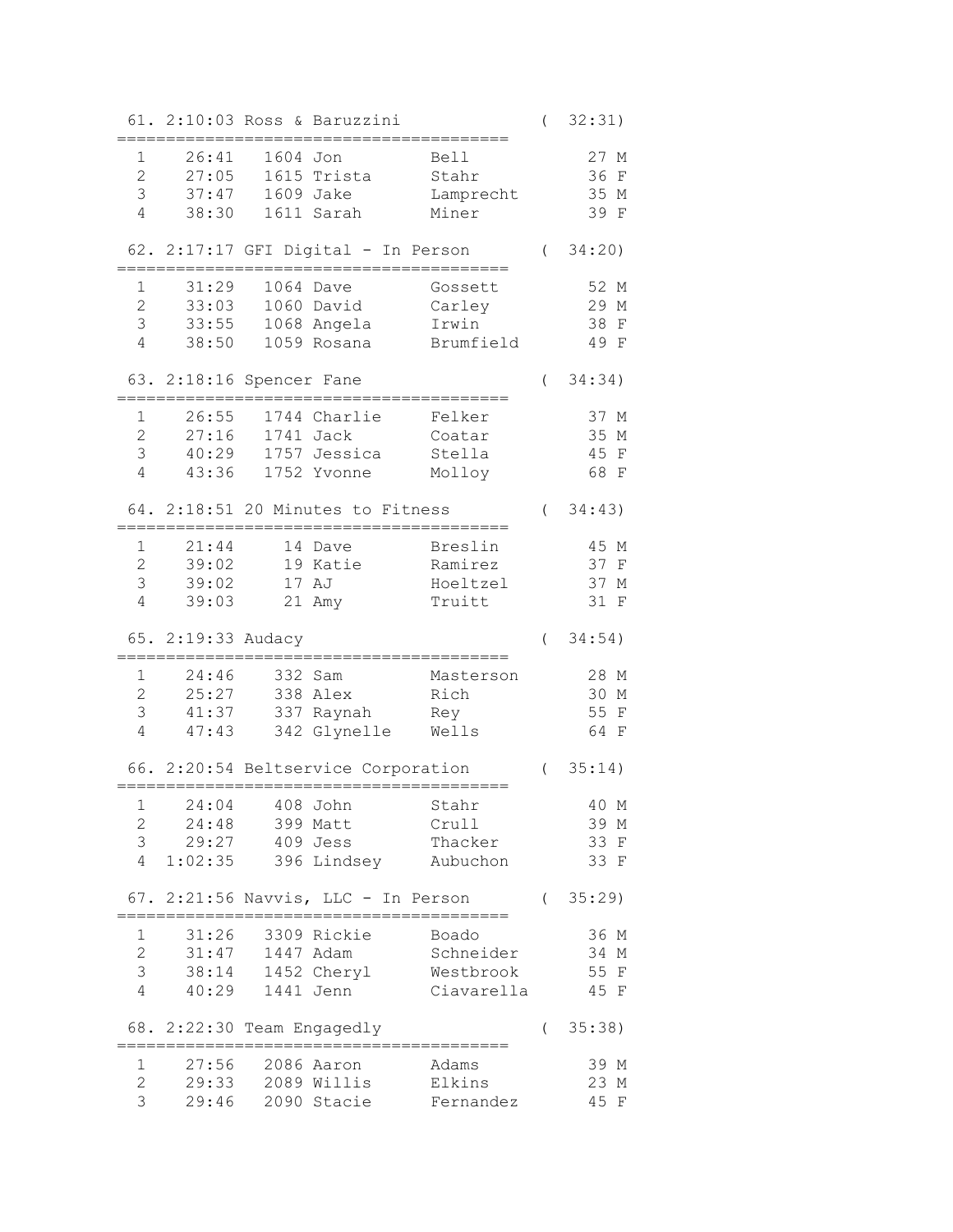| 4                     | 55:15                      |                | 2091 Staci                             | Johns                                                             |            | 33 F    |
|-----------------------|----------------------------|----------------|----------------------------------------|-------------------------------------------------------------------|------------|---------|
|                       | 69. 2:26:29 Harness Dickey |                |                                        |                                                                   | $\left($   | 36:38)  |
| 1                     | 21:41                      |                | 1117 Amel                              | Cehic                                                             |            | 39 M    |
| $\overline{2}$        | 29:27                      |                | 1121 Claire                            | Green                                                             |            | 27 F    |
| 3                     | 35:53                      |                | 1119 Charlie                           | Franklin                                                          |            | 37 M    |
| 4                     | 59:28                      |                | 1123 Mary                              | McDonald                                                          |            | 65 F    |
|                       |                            |                |                                        | 70. 2:29:23 Hawthorne Animal Hospital                             |            | (37:21) |
| 1                     | 32:10                      |                | 1126 Olivia                            | Atkins                                                            |            | 25 F    |
| $\overline{2}$        | 32:42                      |                | 1133 Amber                             | Spaur                                                             |            | 34 F    |
| 3                     | 39:06                      |                | 1130 Paul                              | Myer                                                              |            | 60 M    |
| $\overline{4}$        | 45:25                      |                | 1131 Andrew                            | Myer                                                              |            | 26 M    |
|                       |                            |                | 71. 2:38:34 Gausnell, O'Keefe & Thomas |                                                                   |            | (39:39) |
| $\mathbf 1$           | 21:49                      |                | 1055 William                           | Thomas                                                            |            | 52 M    |
| 2                     | 26:38                      |                | 1054 Seth                              | Gausnell                                                          |            | 60 M    |
| 3                     | 55:03                      |                | 1051 Tayler                            | Bertelsman                                                        |            | 26 F    |
| $\overline{4}$        | 55:04                      | 1052 Jan       |                                        | Claudson                                                          |            | 63 F    |
|                       |                            |                | 72. 2:38:48 First Bank - In Person     |                                                                   | $\sqrt{2}$ | 39:42)  |
| 1                     | 25:07                      |                | 1028 Jamie                             | Moses                                                             |            | 45 M    |
| $\mathbf{2}^{\prime}$ | 26:16                      |                | 1029 Brian                             | Smith                                                             |            | 26 M    |
| 3                     | 52:39                      |                | 1026 Kalin                             | Mccain                                                            |            | 25 F    |
| $\overline{4}$        | 54:46                      |                | 1027 Lisa                              | Mitchell                                                          |            | 51 F    |
|                       |                            |                | 73. 2:40:51 Brewster Companies         |                                                                   | $\left($   | 40:13)  |
| 1                     | 24:43                      |                | 464 ALEX                               | NAZETTA                                                           |            | 36 M    |
| 2                     | 29:35                      |                | 461 Chris                              | Nazetta                                                           |            | 42 M    |
| 3                     |                            |                | 53:15 457 Aliyah                       | Gray                                                              |            | 19 F    |
| $\overline{4}$        | 53:18                      |                | 466 McCall                             | Roseman                                                           |            | 29 F    |
|                       |                            | ============== |                                        | 74. 2:41:05 Advanced Technology Group - In (<br>================= |            | 40:17)  |
| 1                     | 22:19                      |                | 63 Henry                               | Sills                                                             |            | 23 M    |
| $\overline{2}$        |                            |                | 23:18 64 Kevin York                    |                                                                   |            | 58 M    |
| 3                     | 57:24                      |                | 59 Jacqueline Bulaga                   |                                                                   |            | 48 F    |
| 4                     | 58:04                      |                | 62 Janice Powelson                     |                                                                   |            | 55 F    |
|                       |                            |                |                                        | 75. 2:45:17 PARKSIDE FINANCIAL BANK & TRUS ( 41:20)               |            |         |
| 1                     | 23:38                      |                | 1525 Michael                           | Frasca                                                            |            | 27 M    |
| $\overline{c}$        |                            |                | 25:43 1533 Michael Murphy              |                                                                   |            | 58 M    |
| 3                     |                            |                | 57:56 1529 Maryanne Homa               |                                                                   |            | 46 F    |
| $\overline{4}$        | 58:00                      |                |                                        | 1523 Sarah Burkemper                                              |            | 34 F    |
|                       |                            |                |                                        | 76. 2:47:17 Burds & Kuntz, P.C. - In Perso( 41:50)                |            |         |
| 1                     | 21:30 503 Drew             |                |                                        | Sullivan                                                          |            | 37 M    |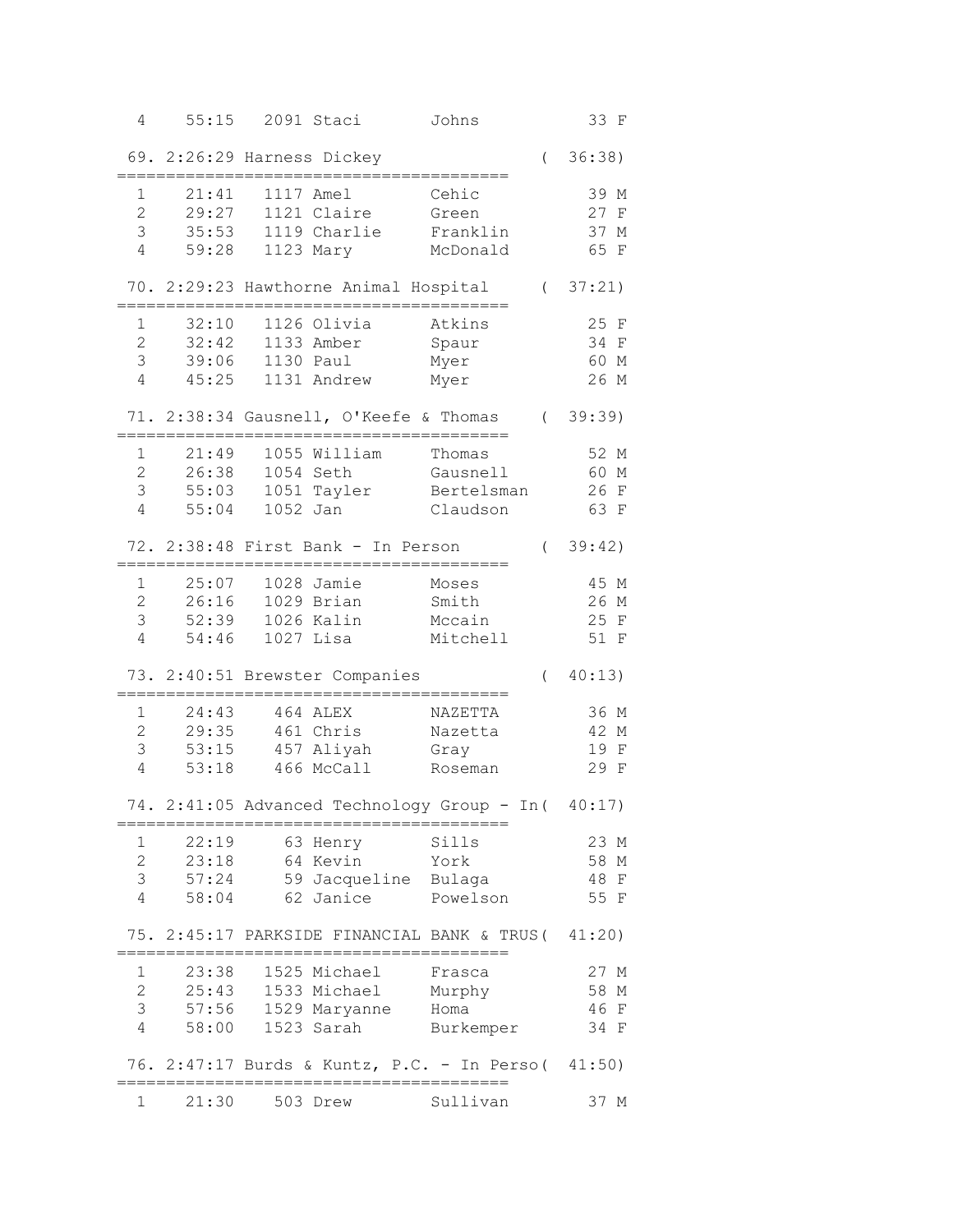| $\mathbf{2}$   | 23:38                  |          | 498 Scott                          | Gannon                                             |                  | 24 M          |
|----------------|------------------------|----------|------------------------------------|----------------------------------------------------|------------------|---------------|
| 3              | 1:01:04                |          | 500 Mandy                          | Maevers                                            |                  | 44<br>F       |
| $\overline{4}$ | 1:01:05                |          | 502 Angie                          | Marquart                                           |                  | 49 F          |
|                |                        |          |                                    |                                                    |                  |               |
|                |                        |          | 77. 2:48:12 ebersoldt + associates |                                                    | $\left($         | 42:03)        |
|                |                        |          |                                    |                                                    |                  |               |
| 1              | 25:12                  |          | 728 Justin                         | Robben                                             |                  | 30 M          |
| $\overline{2}$ | 31:53                  |          | 720 Natalie                        | Endejan                                            |                  | 30 F          |
| 3              | 54:58                  |          | 721 Keara                          | Greunke                                            |                  | 24 F          |
| 4              | 56:09                  |          | 727 Tyler                          | Proemsey                                           |                  | 26 M          |
|                |                        |          |                                    |                                                    |                  |               |
|                | 78. 2:52:47 Gorilla 76 |          |                                    |                                                    | $\overline{(\ }$ | 43:12)        |
|                |                        |          |                                    |                                                    |                  |               |
| $\mathbf 1$    | 23:13                  | 1084 Jon |                                    | Franko                                             |                  | 38 M          |
| $\overline{c}$ | 31:30                  |          | 1086 Aaron                         | Weekes                                             |                  | 29 M          |
| 3              | 59:01                  |          | 1085 Elyse                         | Guttmann                                           |                  | 32 F          |
| 4              | 59:03                  |          | 1087 Grace                         | Wright                                             |                  | 26 F          |
|                |                        |          |                                    |                                                    |                  |               |
|                |                        |          | 79. 2:53:44 4M Building Solutions  |                                                    | $\left($         | 43:26         |
|                |                        |          |                                    |                                                    |                  |               |
| 1              | 30:57                  |          | 29 Amanda                          | Adams                                              |                  | 36 F          |
| $\overline{2}$ | 31:26                  |          | 36 Tony                            | Valenti                                            |                  | 34 M          |
| 3              | 43:56                  |          | 30 Avery                           | Adams                                              |                  | 19 F          |
| $\overline{4}$ | 1:07:25                |          | 34 Cristian                        | Perez                                              |                  | 27 M          |
|                |                        |          |                                    |                                                    |                  |               |
|                |                        |          | 80. 2:55:00 TDK Technologies       |                                                    | $\left($         | 43:45)        |
|                |                        |          |                                    |                                                    |                  |               |
| 1              | 23:13                  | 2073     | David                              | Kocs                                               |                  | 55 M          |
| $\overline{2}$ | 28:54                  |          | 2085 Craig                         | Wolfe                                              |                  | 57 M          |
| 3              | 1:01:26                |          | 2082 Kristin                       | Tucker                                             |                  | 53 F          |
| 4              | 1:01:27                |          | 2084 Amber                         | Westerson                                          |                  | 41 F          |
|                |                        |          |                                    |                                                    |                  |               |
|                | 81. 2:58:30 TKE        |          |                                    |                                                    | $\left($         | 44:38)        |
|                |                        |          |                                    |                                                    |                  |               |
| 1              | 43:18                  |          | 2152 Christine                     | Scott                                              |                  | 47 F          |
| $\overline{c}$ | 43:18                  |          | 2150 Bradley                       | McDonald                                           |                  | 37 M          |
| 3              | 45:56                  |          | 2148 Scott                         | Ingersoll                                          |                  | 43 M          |
| $\overline{4}$ | 45:58                  |          | 2147 Beka                          | Felts                                              |                  | 34 F          |
|                |                        |          |                                    |                                                    |                  |               |
|                |                        |          | 82. 3:04:01 Centric Consulting     |                                                    | $\sqrt{2}$       | 46:01)        |
|                |                        |          |                                    |                                                    |                  |               |
| 1              | 29:50                  |          | 537 Paul                           | Holway                                             |                  | 46 M          |
| $\mathbf{2}$   | 32:56                  |          | 540 Joey                           | Loftus                                             |                  | 31 M          |
| 3              | 1:00:32                |          | 538 Olivia                         | Kopicky                                            |                  | 30<br>$\rm F$ |
| 4              | 1:00:43                |          | 536 Tammy                          | Graham                                             |                  | 47 F          |
|                |                        |          |                                    |                                                    |                  |               |
| 83.            |                        |          | 3:07:48 Mackey Mitchell Architects |                                                    | $\left($         | 46:57)        |
|                |                        |          |                                    |                                                    |                  |               |
| $\mathbf 1$    | 32:43                  |          | 1326 Matthew                       | Roeder                                             |                  | 41 M          |
| $\overline{c}$ | 50:59                  |          | 1324 Margie                        | Fank                                               |                  | 56<br>$\rm F$ |
| 3              | 51:01                  |          | 1328 Jennifer                      | Wilkins                                            |                  | 43<br>F       |
| $\overline{4}$ | 53:05                  |          | 1323 Stephen                       | Emer                                               |                  | 57 M          |
|                |                        |          |                                    |                                                    |                  |               |
|                |                        |          |                                    | 84. 3:11:47 Accounting Career Consultants ( 47:57) |                  |               |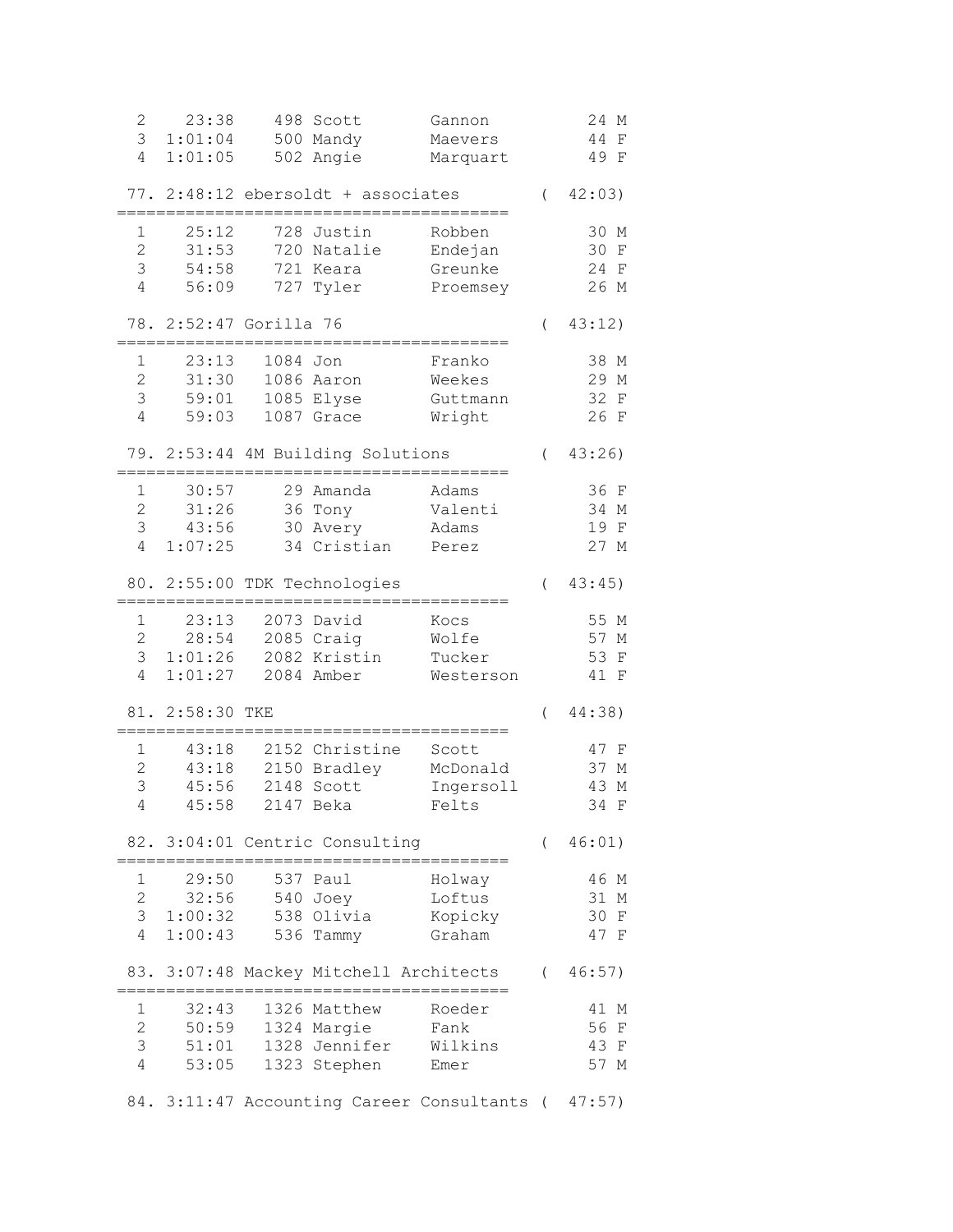| 1              | 28:25                   |          | 58 Mindy                                         | Woolf              |          | 42 F                       |
|----------------|-------------------------|----------|--------------------------------------------------|--------------------|----------|----------------------------|
| $\overline{2}$ | 42:24                   |          | 52 Shani                                         | Poole              |          | 49 F                       |
|                |                         |          |                                                  |                    |          |                            |
| 3              | 59:16                   |          | 46 Jason                                         | Bode               |          | 32 M                       |
| 4              | 1:01:42                 |          | 55 Larry                                         | Weinberg           |          | 49 M                       |
|                |                         |          |                                                  |                    |          |                            |
|                | 85. 3:12:16 SumnerOne   |          |                                                  |                    | $\left($ | 48:04)                     |
|                |                         |          |                                                  |                    |          |                            |
| 1              | 33:21                   |          | 1956 Jessica                                     | Olvera             |          | 38 F                       |
| $\overline{2}$ | 52:48                   |          | 1958 Blake                                       | Walker             |          | 33 M                       |
| 3              | 52:53                   |          | 1954 Chris                                       | Jarus              |          | 57 M                       |
| 4              | 53:14                   |          | 1953 Mari                                        | Hall               |          | 54 F                       |
|                |                         |          |                                                  |                    |          |                            |
|                |                         |          |                                                  |                    |          |                            |
|                |                         |          | 86. 3:13:37 TechGuard Security - In Person (     |                    |          | 48:25)                     |
|                |                         |          |                                                  |                    |          |                            |
| $\mathbf 1$    | 32:07                   |          | 2110 Tony                                        | Vause              |          | 42 M                       |
| 2              | 38:45                   |          | 2093 kelly                                       | bowers             |          | 41 M                       |
| 3              |                         |          | $1:01:22$ 2100 Shannon                           | Holdahl            |          | 47 F                       |
| 4              | 1:01:23                 |          | 2097 Elizabeth Dasenbrock                        |                    |          | 24 F                       |
|                |                         |          |                                                  |                    |          |                            |
|                |                         |          | 87. 3:22:02 Eco Fit Equipment                    |                    | $\left($ | 50:31)                     |
|                |                         |          |                                                  |                    |          |                            |
| 1              | 49:40                   |          | 730 Nora                                         | Brooks             |          | 39 F                       |
| $\overline{2}$ | 49:44                   |          | 734 Chase                                        | Vernum             |          | 21 M                       |
| 3              | 49:49                   |          | 732 Lisa                                         |                    |          | 39 F                       |
|                |                         |          |                                                  | Miceli Standag     |          |                            |
| $\overline{4}$ | 52:49                   |          | 733 Joel                                         | Rainey             |          | 38 M                       |
|                |                         |          |                                                  |                    |          |                            |
|                |                         |          |                                                  |                    |          |                            |
|                | 88. 3:39:01 Ittner      |          |                                                  |                    | $\left($ | 54:46)                     |
|                |                         |          |                                                  |                    |          |                            |
| 1              | 50:04                   | 1180 Lea |                                                  | McRoberts          |          | 40 F                       |
| 2              | 56:17                   |          | 1182 Todd                                        | Powers             |          | 54 M                       |
| 3              |                         |          | 56:19 1178 Kelsey                                | Jordan             |          | 27 F                       |
| $\overline{4}$ | 56:21                   |          | 1179 Rick                                        | Keisker            |          | 55 M                       |
|                |                         |          |                                                  |                    |          |                            |
|                |                         |          |                                                  |                    | $\left($ | 56:04)                     |
|                | 89. 3:44:14 SynchronyHR |          |                                                  |                    |          |                            |
| 1              | 50:37                   |          | 1969 Laurie                                      | Holt               |          | 52 F                       |
|                |                         |          |                                                  |                    |          |                            |
| $\overline{c}$ | 57:47                   |          | 1976 Jessica                                     | Welsch             |          | 32 F                       |
| 3              | 57:48                   |          | 1967 Bryan                                       | Buesking           |          | 35 M                       |
| 4              | 58:02                   |          | 1972 Kyle                                        | Kelly              |          | 50 M                       |
|                |                         |          |                                                  |                    |          |                            |
| 90.            |                         |          | 3:58:39 CREATIVE PRODUCERS GROUP                 |                    | $\left($ | 59:40)                     |
|                |                         |          |                                                  |                    |          |                            |
| 1              | 53:50                   |          | 638 Steve                                        | Friedman           |          | 63 M                       |
| $\overline{2}$ | 1:00:53                 |          | 634 Matt                                         | Birk               |          | 32 M                       |
| 3              | 1:00:55                 |          | 648 Rachel                                       | Moylan             |          | 28 F                       |
| 4              | 1:03:01                 |          | 640 Amber                                        | Johnson            |          | 48 F                       |
|                |                         |          |                                                  |                    |          |                            |
| 91.            |                         |          | 4:05:29 The Bar Association of Metropo (1:01:23) |                    |          |                            |
|                |                         |          | ---------------------------                      |                    |          |                            |
| 1              | 1:00:12                 |          | 2117 Aaron                                       | Foster             |          | 35 M                       |
|                |                         |          |                                                  |                    |          |                            |
| $\overline{2}$ | 1:00:13                 |          | 2116 Danny                                       | Barnett            |          | 35 M                       |
| 3<br>4         | 1:02:31<br>1:02:33      |          | 2118 Rebecca<br>2123 Susan                       | Hedrick<br>Sagarra |          | 39<br>$\mathbf{F}$<br>54 F |